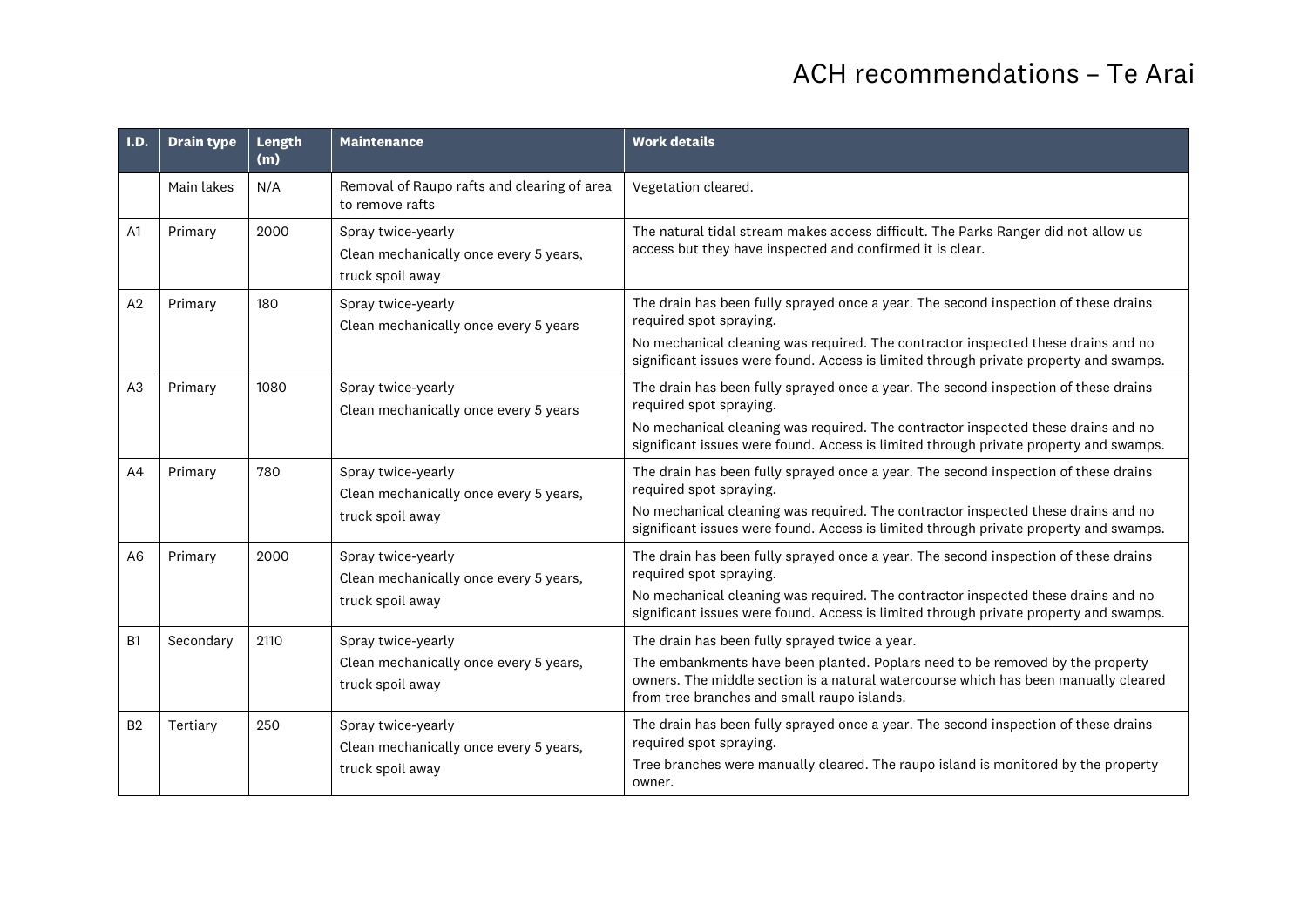| C <sub>1</sub> | Secondary | 2770 | Spray twice-yearly<br>Clean mechanically once every 5 years,<br>truck spoil away | The drain has been fully sprayed once a year. The second inspection of these drains<br>required spot spraying.<br>No mechanical cleaning was required. The contractor inspected these drains and no<br>significant issues were found. Access is limited through private property. |  |
|----------------|-----------|------|----------------------------------------------------------------------------------|-----------------------------------------------------------------------------------------------------------------------------------------------------------------------------------------------------------------------------------------------------------------------------------|--|
| C <sub>2</sub> | Tertiary  | 2770 | Spray twice-yearly<br>Clean mechanically once every 5 years                      | The drain has been fully sprayed once a year. The second inspection of these drains<br>required spot spraying.<br>No mechanical cleaning was required. The contractor inspected these drains and no<br>significant issues were found. Access is limited through private property. |  |
| D              | Tertiary  | 130  | Spray twice-yearly<br>Clean mechanically once every 5 years,<br>truck spoil away | Spot spraying was completed twice a year. The drain is of good grade.<br>No mechanical cleaning was required. The contractor inspected these drains and no<br>significant issues were found. Access is limited through private property.                                          |  |
| E              | Secondary | 240  | Spray twice-yearly<br>Clean mechanically once every 5 years                      | The drain has been fully sprayed once a year. The second inspection of these drains<br>required spot spraying.<br>No mechanical cleaning was required. The contractor inspected these drains and no<br>significant issues were found. Access is limited through private property. |  |
| F              | Secondary | 510  | Spray twice-yearly<br>Clean mechanically once every 5 years                      | The drain has been fully sprayed once a year. The second inspection of these drains<br>required spot spraying.<br>No mechanical cleaning was required. The contractor inspected these drains and no<br>significant issues were found. Access is limited through private property. |  |
| G              | Secondary | 1500 | Spray twice-yearly<br>Clean mechanically once every 5 years                      | The drain has been fully sprayed once a year. The second inspection of these drains<br>required spot spraying.<br>No mechanical cleaning was required. The contractor inspected these drains and no<br>significant issues were found. Access is limited through private property. |  |
| J              | Secondary | 1100 | Spray twice-yearly<br>Clean mechanically once every 5 years,<br>truck spoil away | The drain has been fully sprayed once a year. The second inspection of these drains<br>required spot spraying.<br>No mechanical cleaning was required. The contractor inspected these drains and no<br>significant issues were found. Access is limited through private property. |  |